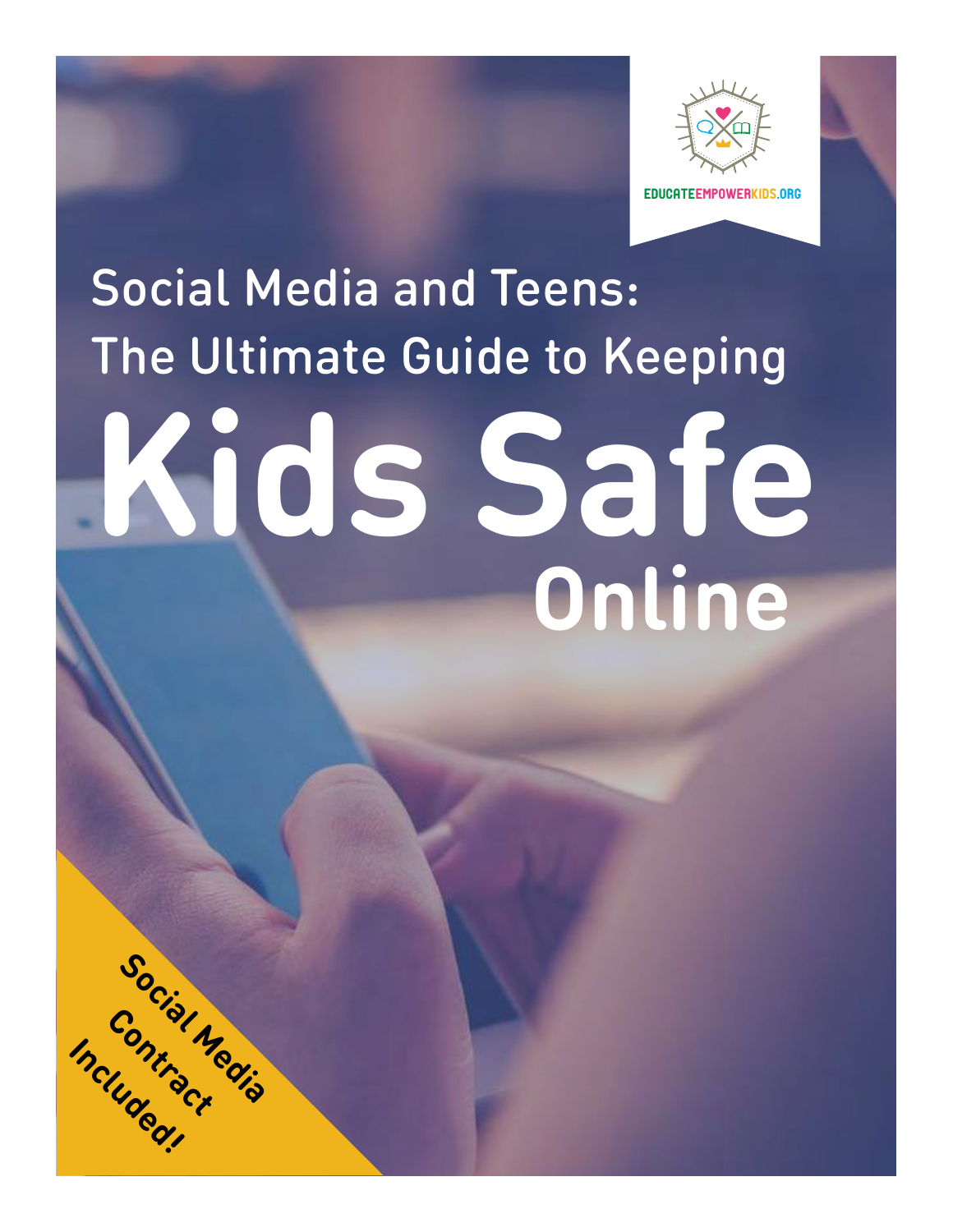# **Parenting with a Little Social Media Know-how Goes a Long Way!**

F**acebook, Instagram, Twitter, Pinterest and other social media** 

*Parents use social media differently from their children. Parents post vacation pictures and share interesting articles. Kids use it to communicate with friends, flirt, receive validation, and even date.*

**platforms are a great way to keep up with friends and family, share good messages, and learn from others. Using social media in positive, useful ways, can be a great tool. However, it can turn into a weapon for distraction or worse if we are not continually taking inventory of our children's phone usage and our own time on the smartphone..**

Whether your child is just starting to use social media or already has an account, this guide and social media contract is a phenomenal asset to setting standards of current and future social media use and can protect your family from a lot of the distraction, negativity, and destructive media on the internet. Signing a social media contract like the one included in this lesson or creating a social media account is not the end of the discussion. It's just the beginning! Revisit the rules in this lesson and your children's phone/screen usage at least three times per year.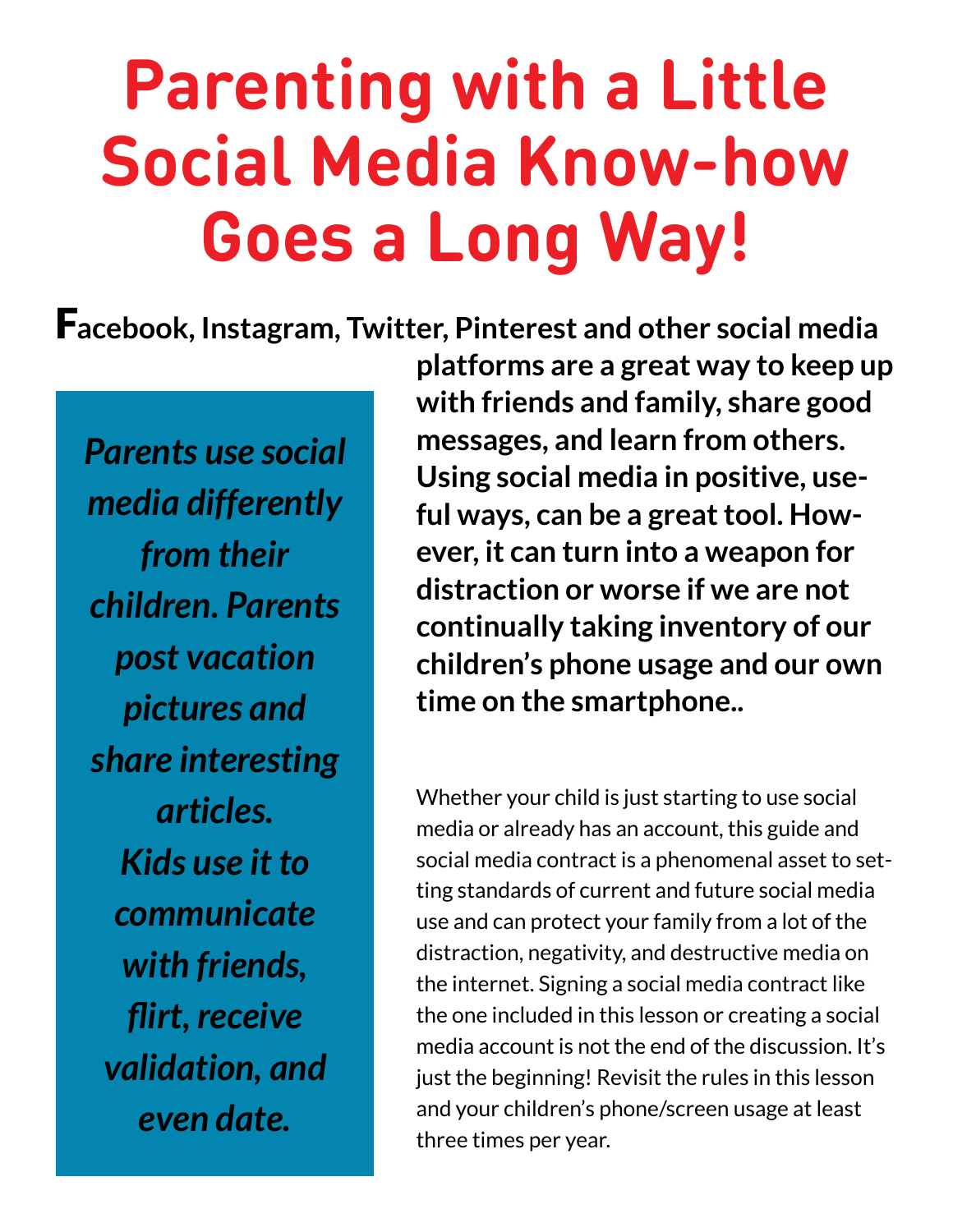# **Technology: The Playground for Today's Digital Kids**

It's no secret that technology has revolutionized the rising generation. Instead of passing notes in class, they text and tweet. Rather than waiting until prom to see each other's dresses, they post pictures while they shop. And if they have a crush and want to share with friends, they can just pull up a pic on social media.

This phenomenon has created a culture that is virtually wired to technology. The digital arena is their playground. To them, tech is not good or bad. It's like the swings and slide we used to play on in the old schoolyard--it's always been there, as long as they can remember.

However, just like the recess monitor is always watching for hazards and ready to blow the whistle, we need to be watching and aware of the dangers in this new virtual playground. As parents, it is our responsibility to help protect our kids. Unfortunately, because the digital world is tricky the hazards there are more elusive. We won't see the dangers to our kids if we don't know what we're looking for.

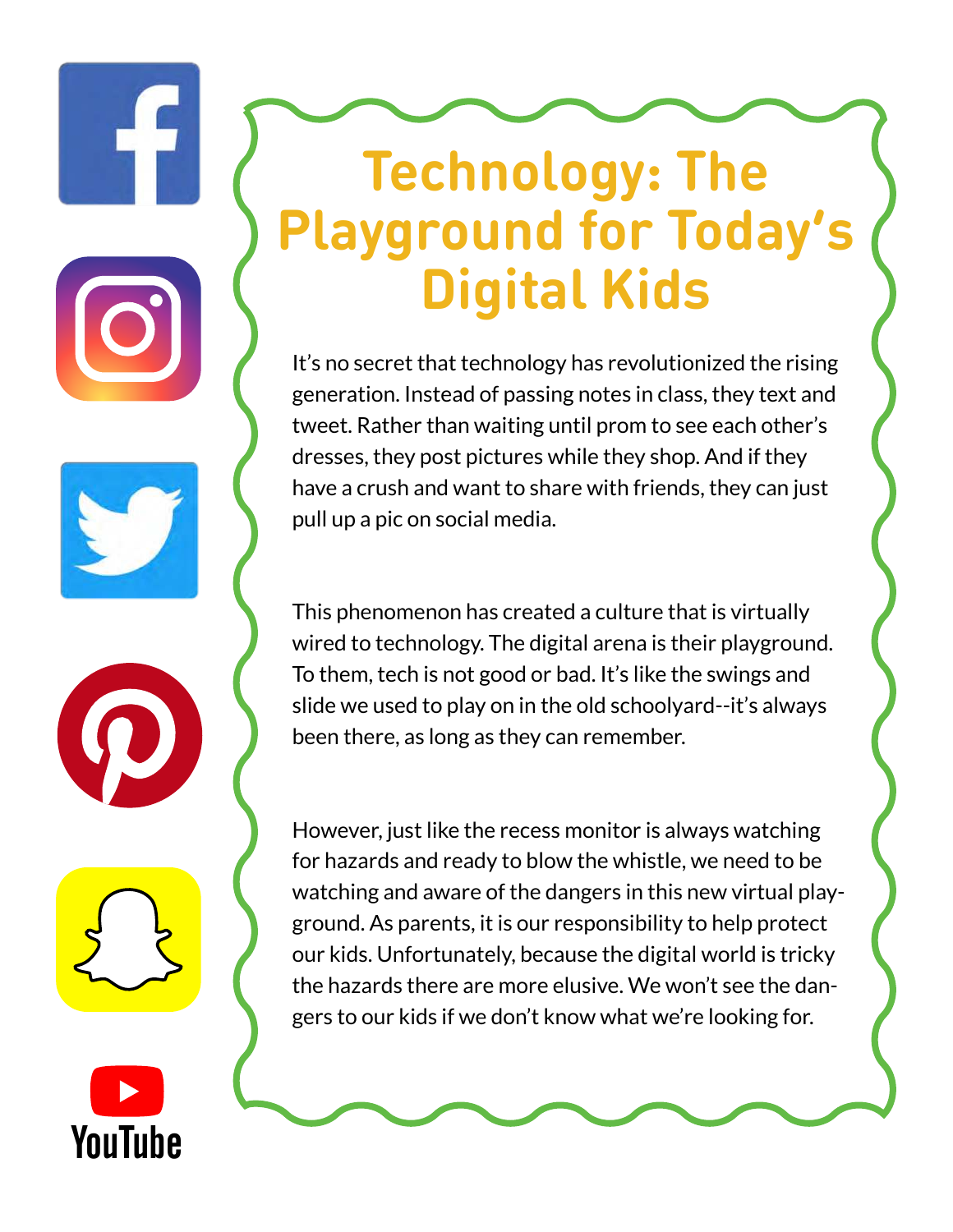# **Social Media Risks**

## **Screen Time & Depression**

Social media has been linked to increased anxiety, feelings of inadequacy, depression, and feelings associated with poor body image (Wakefield, 2018). This is in large part because kids use social media to compare their worst to others' curated, filtered images.



**The biggest increase is among girls - who are six times more likely than boys to report these or other symptoms of depression.**



**7 in 10 said Instagram made them feel worse about body image**

**Snapchat and Instagram were the most likely to inspire feelings of inadequacy and anxiety.**

## **Social Media & Cyberbullying**

When we were kids, we left the bullies at school, but, that isn't the case for our kids. One of the biggest problems with cyberbullying is that the threat never sleeps. There is no safe place away from social media. Threatening images and messages stay there, haunt the child, and often snowball. For this reason, many children are crushing under the constant psychological pressure of cyberbullying, leading to depression, social issues or worse.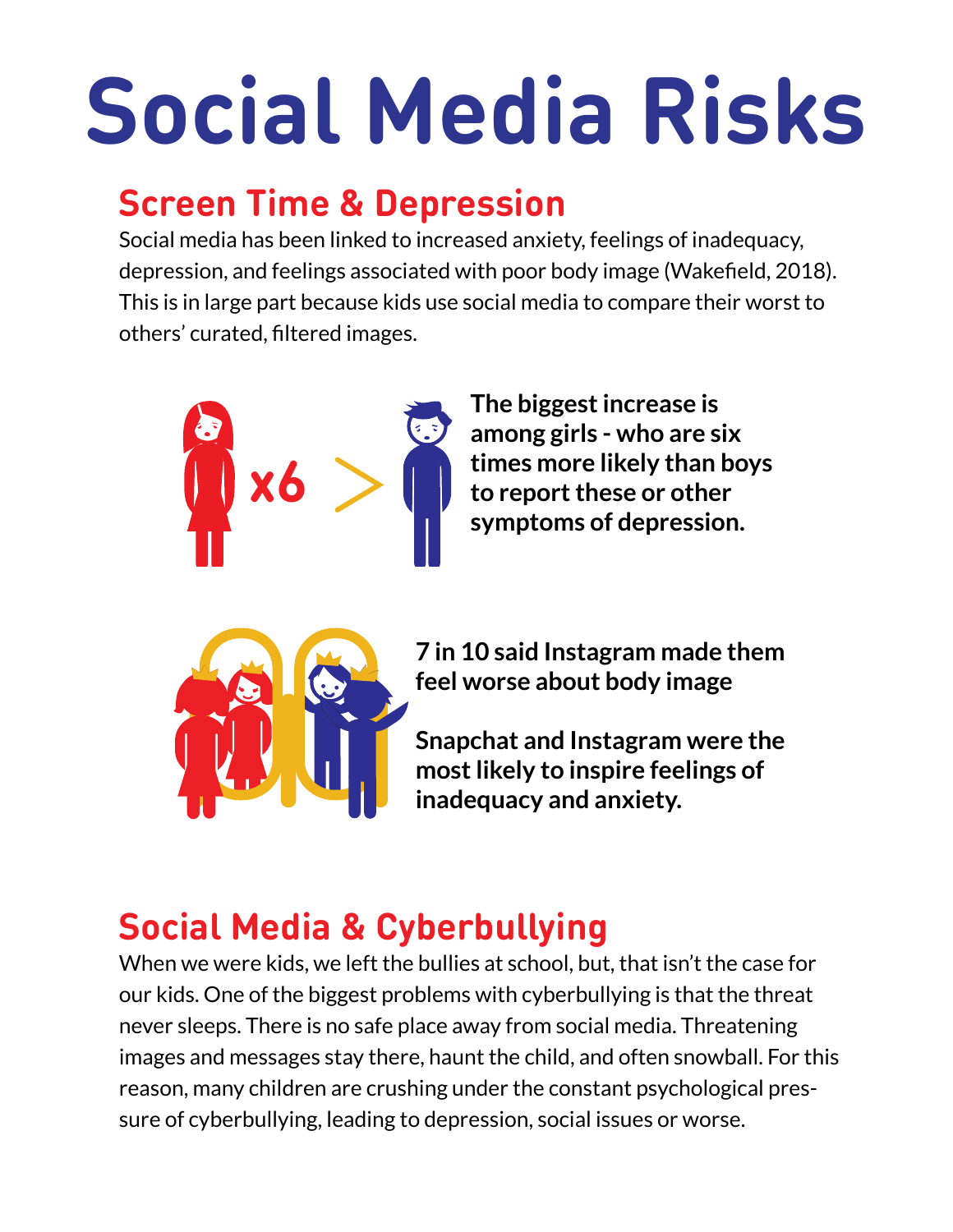#### **More Social Media & Cyberbullying Facts**

**1 in 4 has been bullied online more than once**



**Nearly 43% of kids have been bullied online**

**of young people think bullying 831 Wanter of the U.S. Schools Schools Constraints Service Constraints Service Construction**<br> **818 With than bullying in person** 

#### **"Snapchat Suicide"**

Every so often a headline will hit the news about a child who committed suicide because of an embarrassing/nude photo posted on social media (examples [here](https://www.thedailybeast.com/nude-snapchat-leak-drove-teen-girl-to-suicide) and [here](https://www.theguardian.com/technology/2016/jul/21/snapchat-privacy-law-violations-teen-suicide)). One study that included a survey of approximately 2000 middle school students shows that victims of cyberbullying are almost two times as likely to attempt suicide than those who are not (Hinduja, 2012). We would like to tell ourselves that this could never happen to our children. But how can we be sure?



**3-5+ equals a more significant risk of suicide attempts, thinking about suicide, and maor depression** 

**1-2 hours of social media increases risk mildly**

**3+ Hrs 1-2 Hrs Risk of Suicide & Major Depression**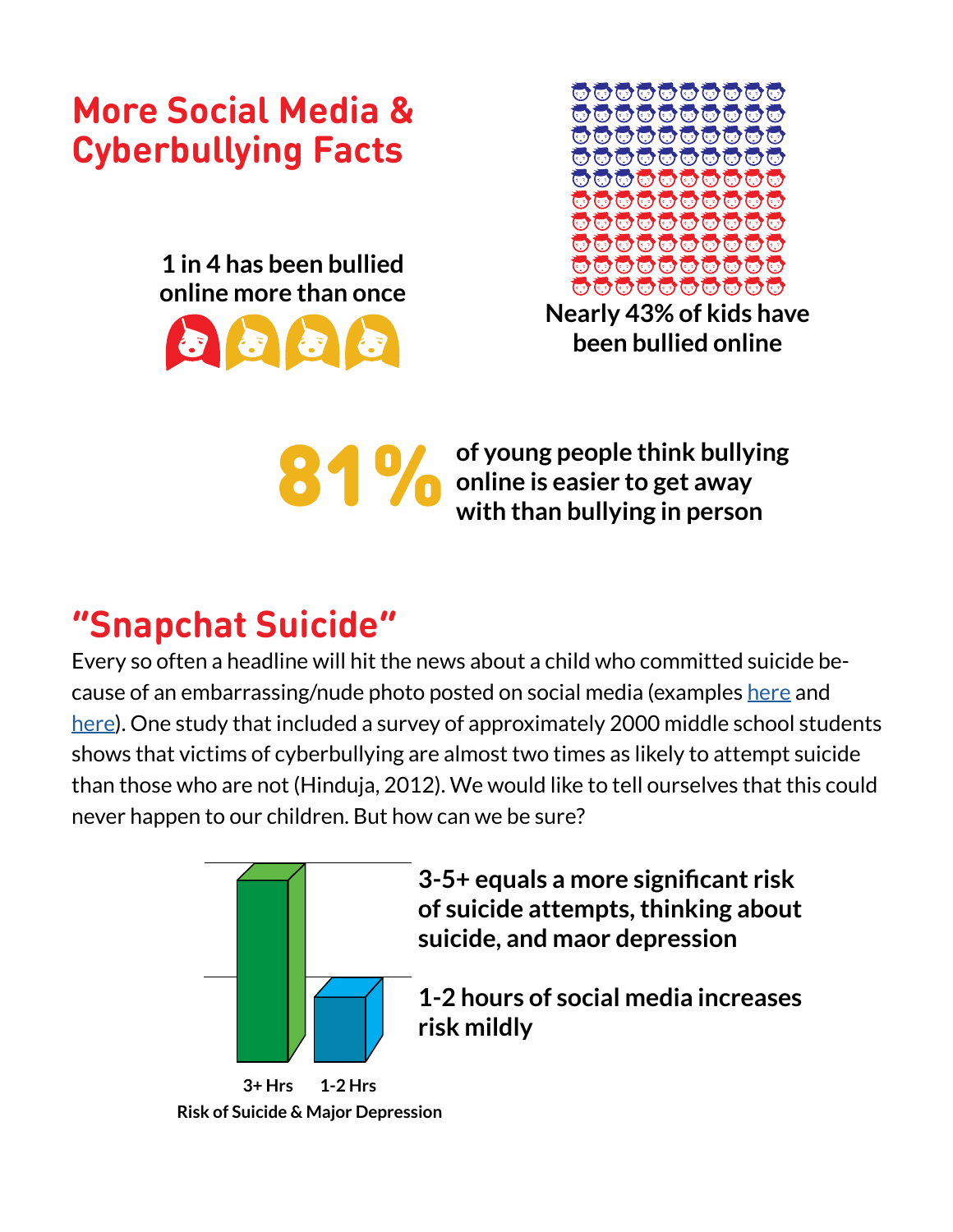

### **Why Kids Shouldn't Be on Social Media Until at Least Age 13**

*Knowing these terrifying facts, you might be tempted to pull your kids off social media altogether. Instead, use the fear to propel you into action. Raising kids who will someday become responsible, capable adults, they will need to function in a tech-saturated world. We need to help them navigate this turbulent terrain, by using your home as a training ground.*

Your children should get a social media account while they are still living in your home, **but, kids should NOT be allowed on social media until** *at least* **age 13. We generally recommend waiting until age 15, 16, or 17 to let them on social media.** It is far better for them to learn how to behave, how to communicate on social media, make mistakes and see the consequences while still under your guidance.

## **Responsibe Online Behavior Teach Your Kids to Be Great Digital Citizens**

"Show," don't "tell" your kids how to be good digital citizens by being kind and respectful in your own social media interactions.

- Show your kids how to handle a disagreement on social media.
- Show your kids healthy and unhealthy examples of social media use.
- Teach them to be thoughtful.
- Encourage as much face-to-face interaction as possible with your kids and their friends--including group dating--as a balance to their online socialization.

Remind your kids, everything shared on social media can make an impact that you would never expect. (See the Discussion Questions section below).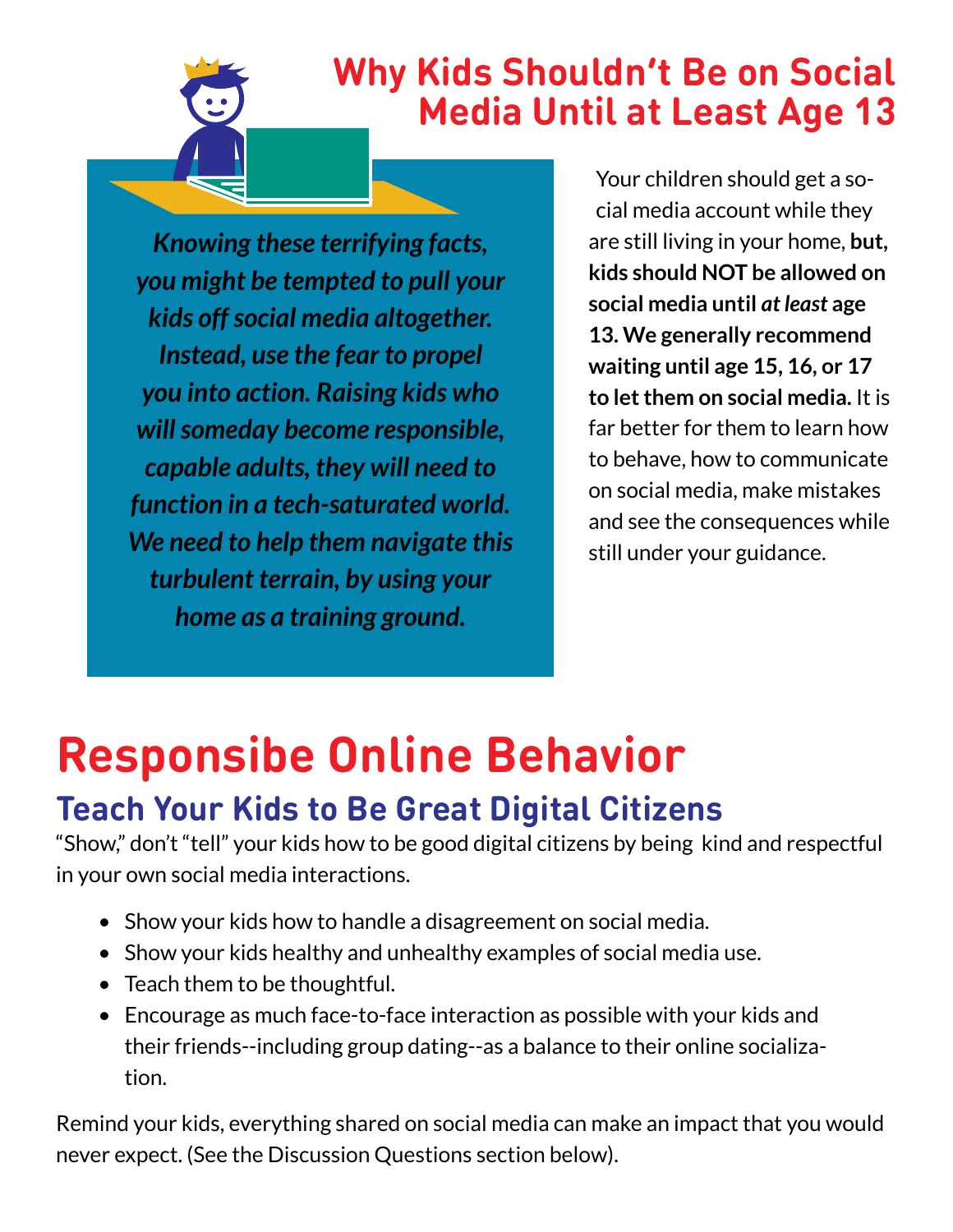## **How do I know my child is ready to be on social media?**

*Your child is ready to be on social media when they can be deliberate in most of their social media interactions. Consider the following questions:*

- *Does your teen get online or log on to social media with a purpose?*
- *Do they post a photo with a caption or micro-blog and then get off in a timely manner?*
- *Do they spend too much time scrolling through their feed?*
- *Is your teen kind and respectful to others online and off?*
- *Are they able to stand up for themselves and others in a mature fashion?*
- *Do they understand that every text, email, post, or comment creates ripples, or small waves of change, around them? (Ripples that can help others or hurt others.)*

*Encourage as much face-to-face interaction as possible with your kids and their friends--including group dating.*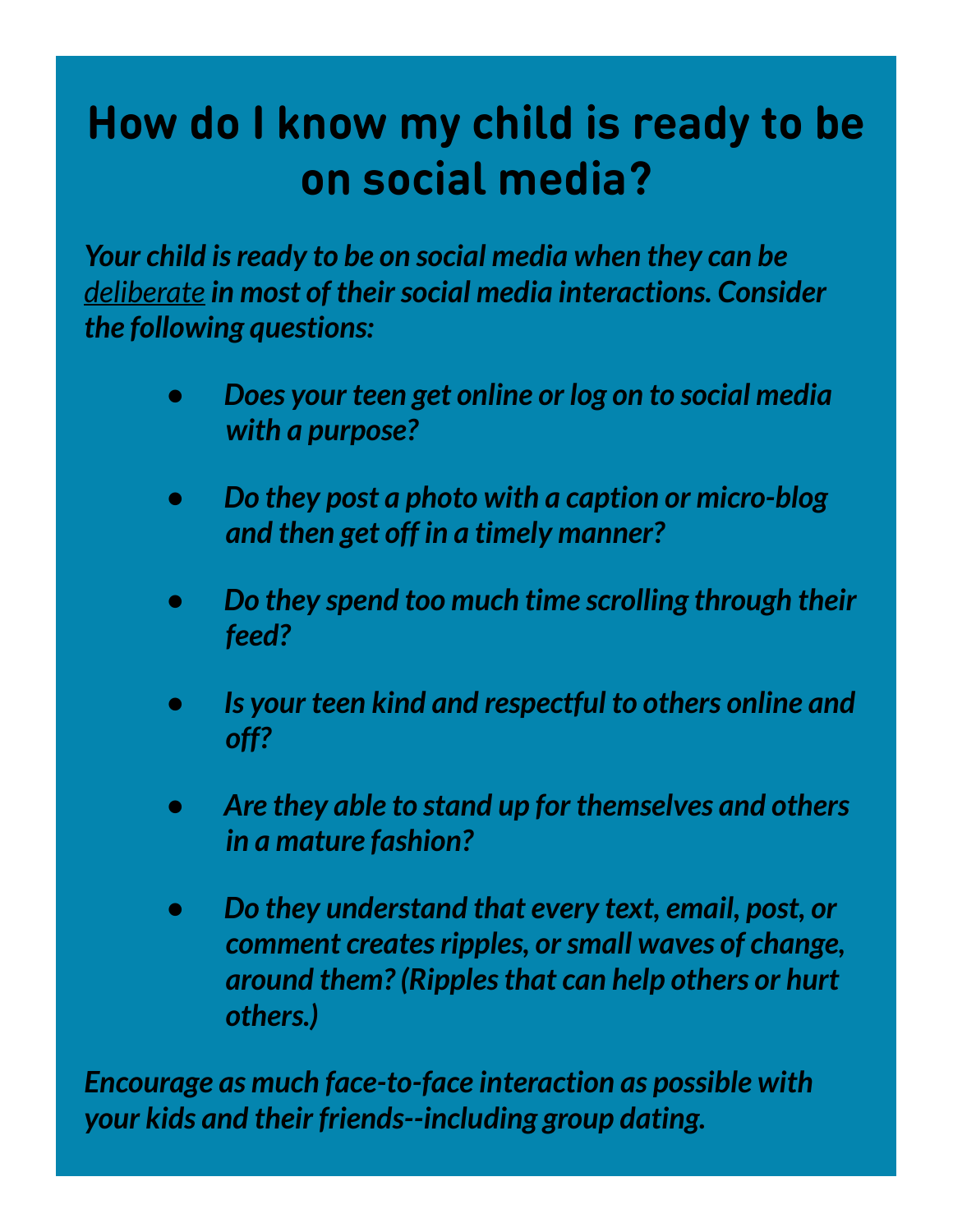## **With Social Media, Your Role as Parent is to:**



#### **Teach Authenticity**

Help kids learn to question their posts.

- Are they real?
- Do they paint an accurate picture of what is actually going on?

People often post exaggerations or even lies about their lives on social media, showing a perfectly filtered life, pretending that everything is always fun and beautiful in their lives, or proclaiming beliefs that they only mildly subscribe to. Teach your child that this is the time and the place to show who you really are, instead of showing a fake version of yourself.

#### **Teach Responsibility**

A person with a heartbeat sits somewhere reading and reacting to what is being posted. That it why it is so important to teach our children to take personal responsibility for their own social media relationships. Remind your kids that words have power, especially written words! Social media accounts are not like a journal. They are not there to rant, mock, or complain. Or at least they shouldn't be. Every interaction on social media is real.

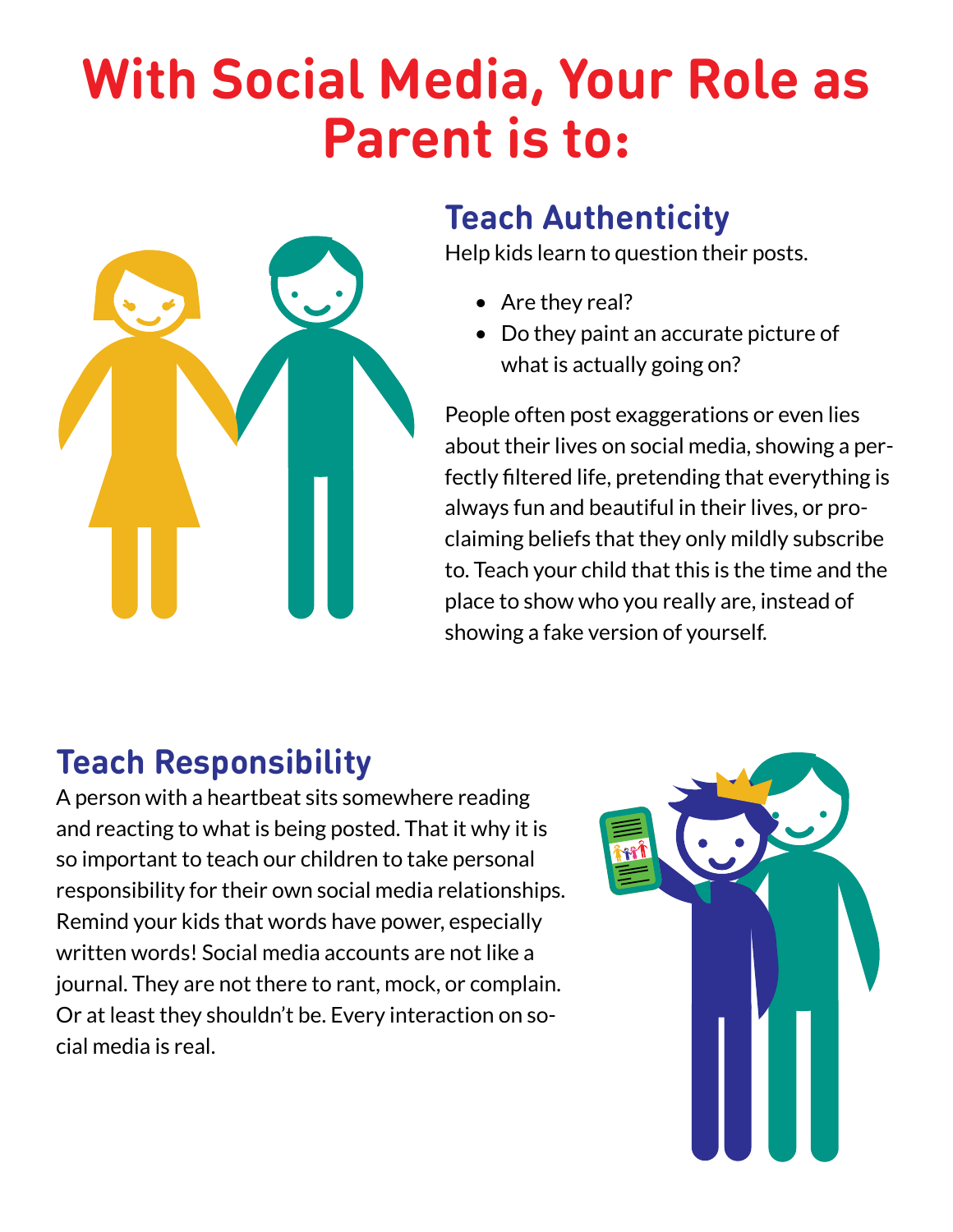#### **Teach Safety**

A grown man can just as easily create a profile to make himself appear to be a young girl. Teach them that they should NEVER share personal information with strangers, including their birthday, address, and location. Be sure that they know never to arrange to meet a stranger in person that they have only met online. Tell your kids that while it's good to be real, it's important not to over-share. Emphasize the fact that you never really know who is on the other side of the computer screen.



#### **Encourage Creativity**

Whether it's online or offline, encourage your child to read, draw, paint, write, create, build, etc. This encourages your child to be true to himself, to find worth in his own be-



liefs, and to explore his own thoughts and desires--not just what the current culture dictates. This goes right along with your children's lives online. If you help them find genuine interests and encourage those interests, it will be easier to be more authentic online because they will be more authentic offline too.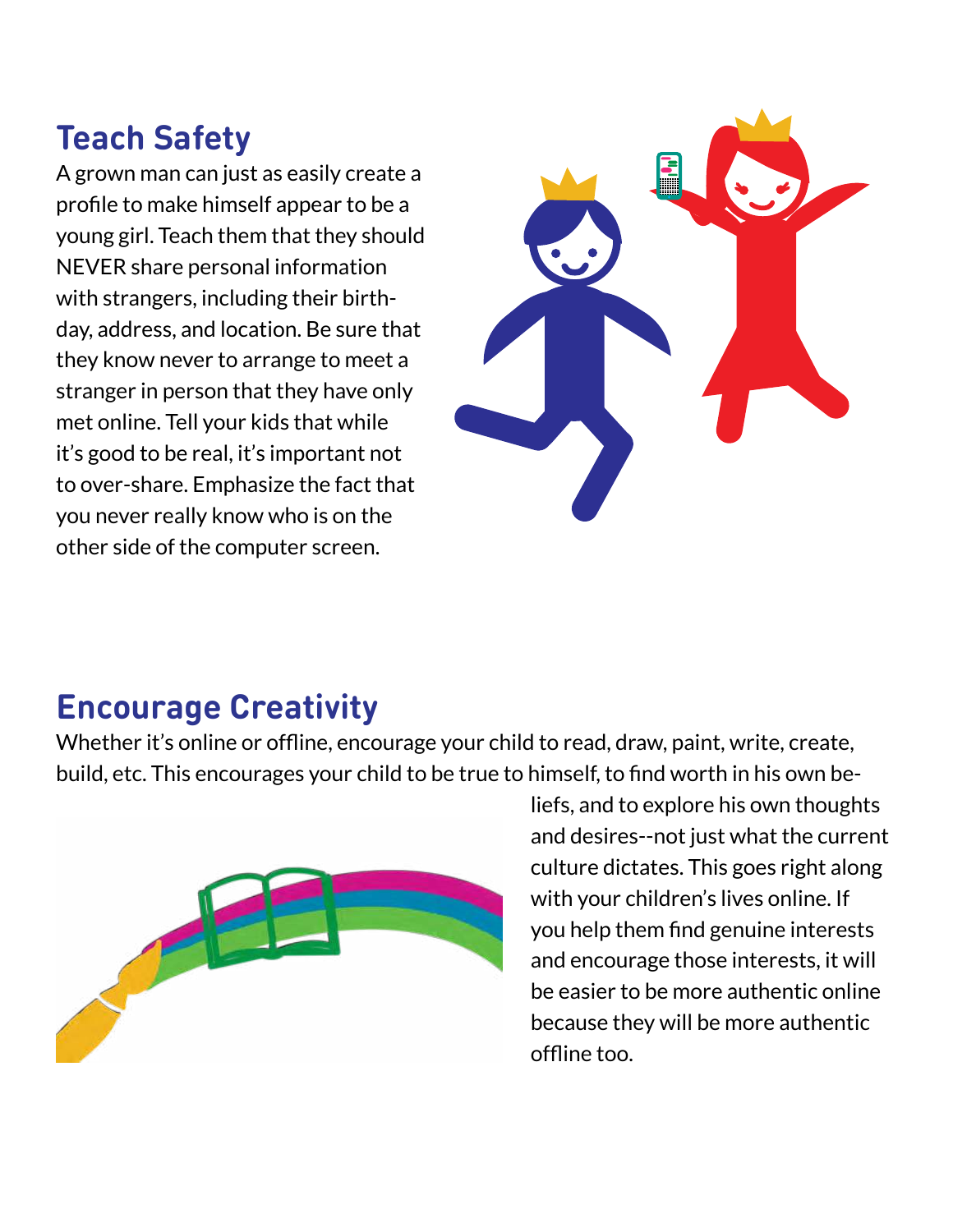## **Online Rules Parents Can Set in the Home**



#### **Have Screen-Free Time Every Day**

Parents should be conscious of setting down cell phones, turning off the TV, and shutting laptops at night. Set consistent boundaries for media usage in your home. For instance, have a block of screen-free time each day or make cell phones off limits at the dinner table or in bedrooms.

#### **Set Limits For Your Child**

Take time to sit with your child and develop a set of rules that will work for your family. These rules should include which websites, apps, media, and social media platforms are acceptable inside your home and out. Set specific rules and consequences with your child about how much screen time and how much time can be spent on social media each day. There are helpful apps and filters a parent can install to help keep these limits in check.



#### **Limit your own Time on Social Media**

Unfortunately, very few people keep strong limits on their personal social media time. Keep track of your own time on social media the next few days, ask your kids to do the same, and set goals together to cut back and replace some of that time with your family, friends and hobbies.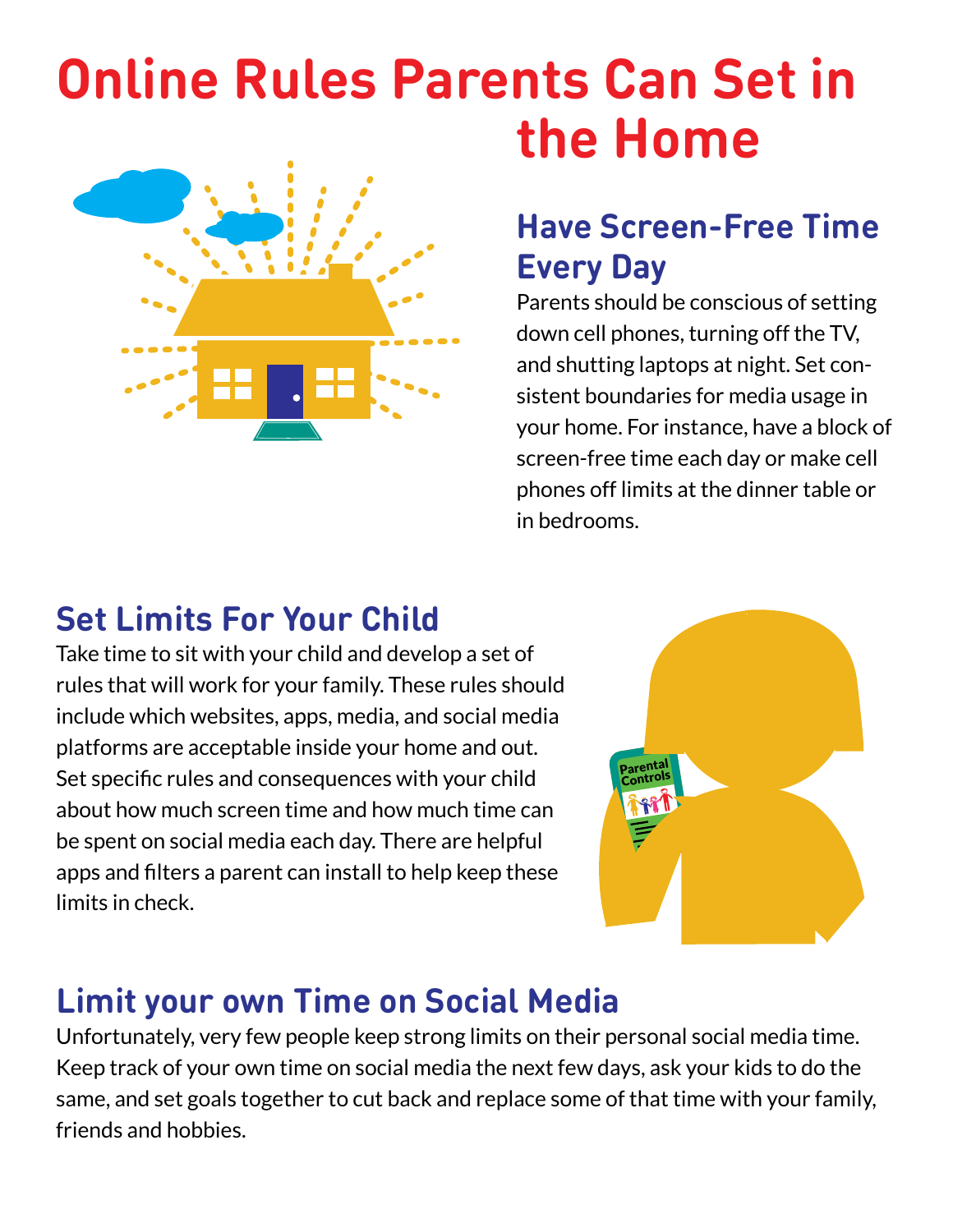#### **Delete Time-Sucking Apps off Your Phone**

People spend far more time on social media than they realize. Make it harder for yourself and your kids by removing apps that are just one mindless click away. This practice will benefit you and your family more than you realize. Even if you just delete your social media apps for a week or two, it helps you break the habit of overuse.



#### **Make Social Media Time Count**

Teach kids to be purposeful when they are online. Show them how to follow positive, uplifting organizations, read

newsworthy articles, or search for videos that cause them to think and learn. Teach them to use social media to be helpful, thoughtful, and kind by seeking out service opportunities, raising awareness and getting involved. Many people are mindlessly scrolling and pinning, instead of seeking out the positive.

#### **Revisit Your Routine**

Pay attention to when you pull out your phone and when your kids pull out their phones. Social media usage becomes a habit, an addiction. There is nothing wrong with setting



time aside for social media, but pay attention to WHEN you and your family are on social media. Try to figure out the best time in your day to have time and for how long. Setting rules and boundaries around social media usage can help increase our productivity and time usage.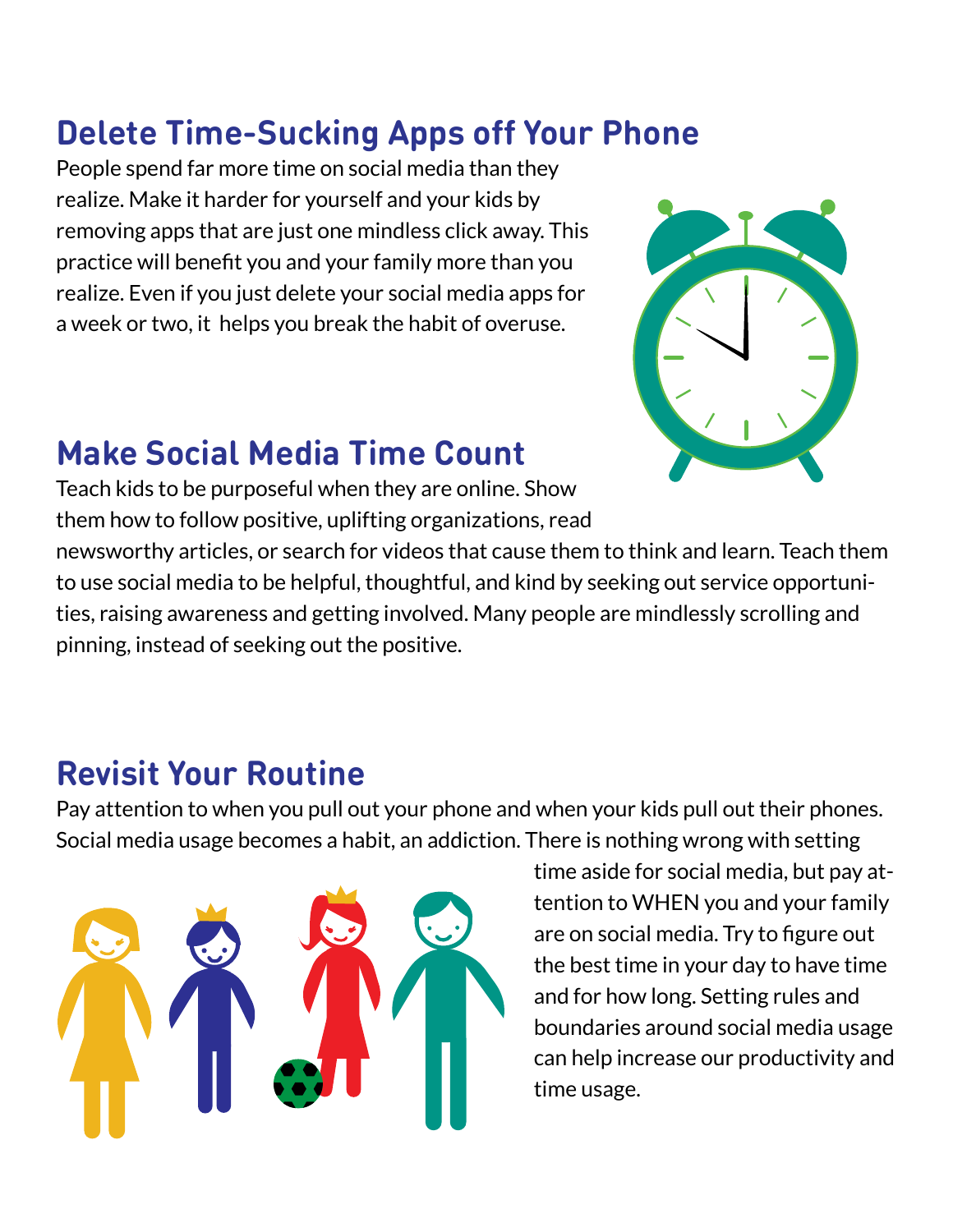## **Practice Activity: Social Media Q & A with Your Child**

 $\blacktriangleright$  When do you think is a healthy age for someone to start using social media?

 $\bullet$  What might be a consequence of someone using social media when they are too young?

**• Should a teen be allowed to have multiple accounts on** different social media platforms (one or two accounts on Instagram, another account on Snapchat, etc.)?

- **Should a teen be allowed to have multiple accounts on** one social media platform (two or more accounts on Instagram such as an account for any friends at school and another account for close friends)?
- $\blacktriangleright$  What is appropriate use and behavior on social media? What behavior is not okay?
- $\blacksquare$  What are some ways we can help and uplift others, and create positive ripples with social media?

 $\bullet$  Are you the same person online/on social media that you are in real life?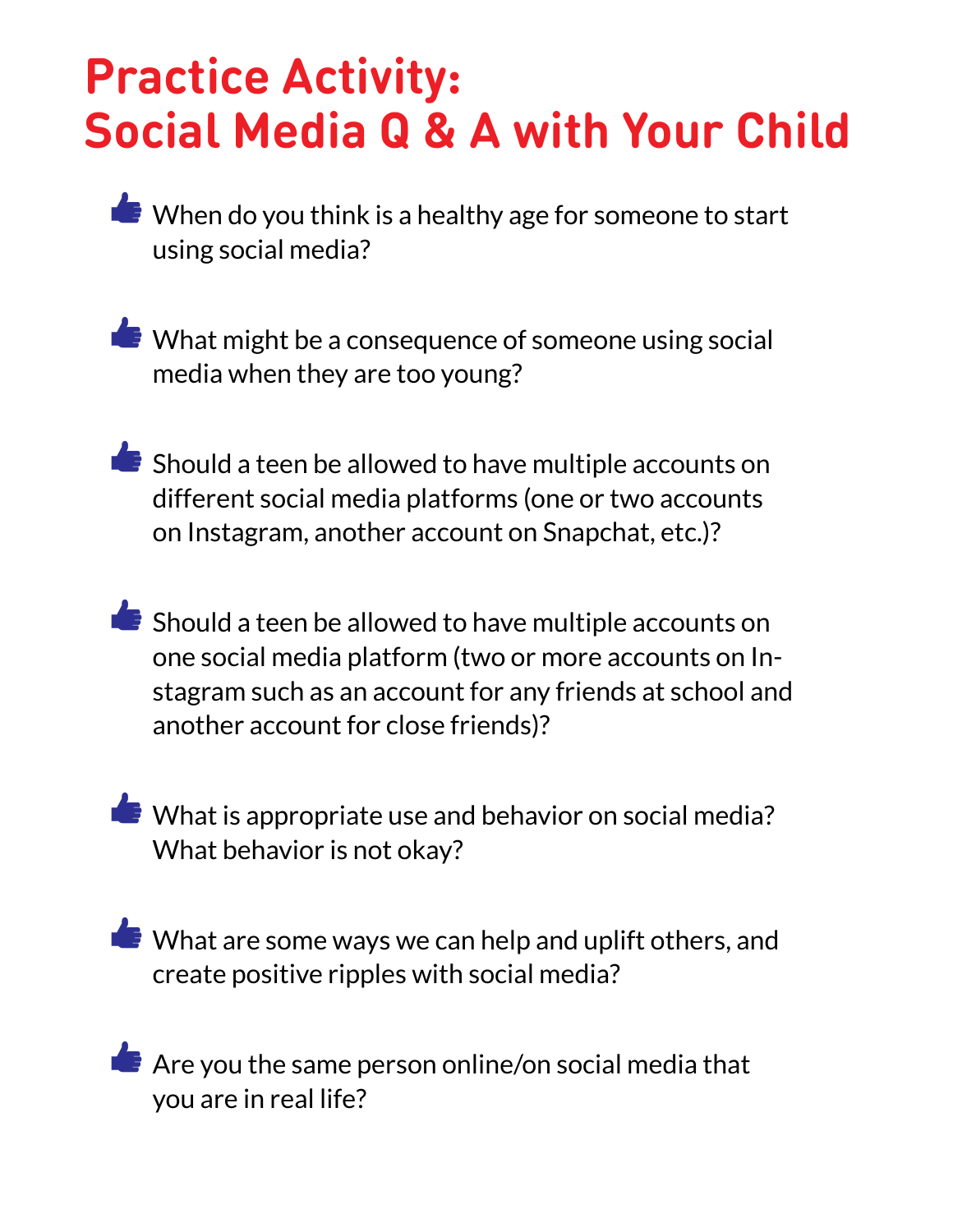$\blacksquare$  If someone posted an embarrassing photo of you on social media, what would you do? What can you do if a friend is being treated poorly on social media?

 $\bullet$  What is the difference between rude behavior on social media and bullying? What should you do if someone is being bullied?

 $\bullet$  Social media has made it easier to reach out to senators, mayors, favorite authors, experts, and other influential people through email or social media. Who would you like to connect with and why?

 $\blacksquare$  How much texting or posting on social media in one day is too much?

**• Sometimes people spend time on** social media or other apps when they are bored, lonely, stressed, or sad. Is this a helpful way of coping for you? What are other things you can do when you feel this way?



**• Predators will always "go" where** kids are, and kids are on social media now. How can we protect ourselves and our personal information from predators online? How else do we stay safe online?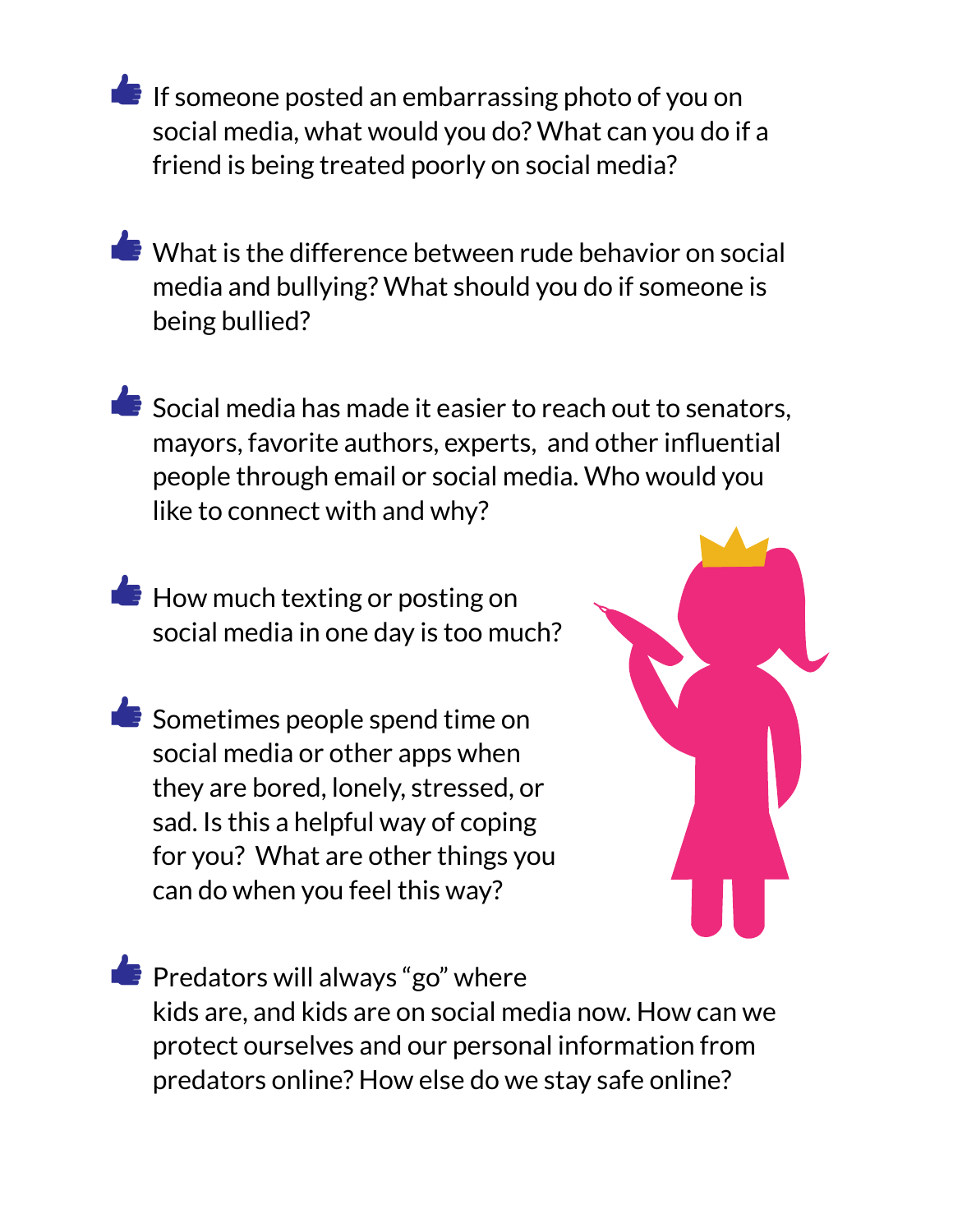*Your Kids will follow your example far more than any rules you set or words you speak.*

#### **Activities You Can Do Today to Teach Your Children Social Media Etiquette**

Teach your kids that our words, especially written/typed words, have power. Write your child a heartfelt note. Ask them to read it, and think about the words inside.

- Does it make them feel good?
- Does it make them feel loved?

Remind them that it is the same with social media. The words that we post make people feel, and we want to make people feel good.

Challenge your family to make their media interactions more positive. Set a goal to post only positive things for one week. Encourage family members to share uplifting, informative or humorous examples.

Follow Up after one week and discuss the positive impact your kids were able to make among friends and loved ones.

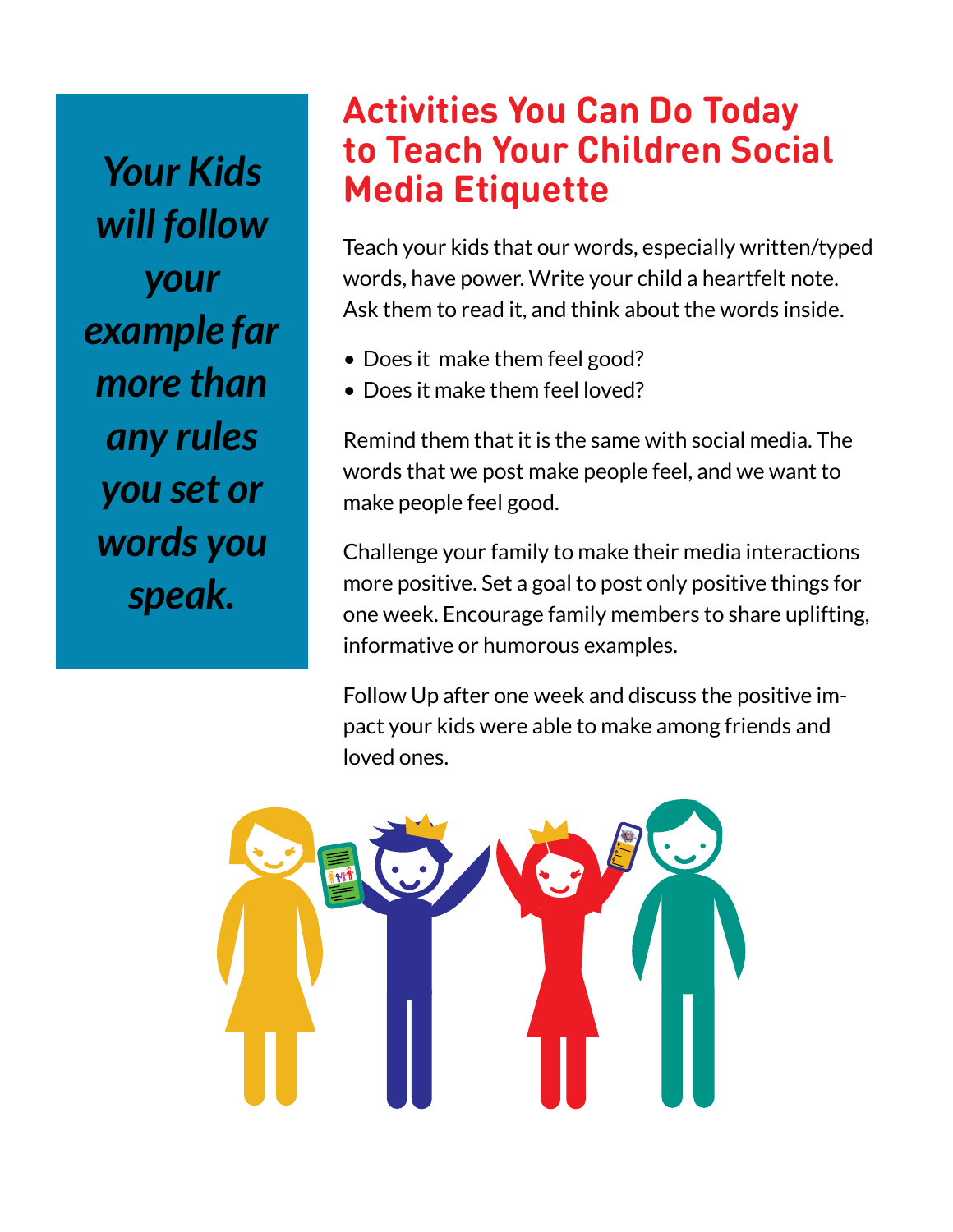## **Remedies to Social Media Depression & Bullying**



• Increase face-to-face activities - sports, parties, even just going to the mall with friends - are protective factors or a teen's self-worth.

• Keep social media use under 2 hours a day.





- Actively show your kids how to use social media to uplift, teach, and help others.
- Discuss with your kids ways they can stand up for themselves AND others.
- Have daily, meaningful connection and conversation with each of your kids.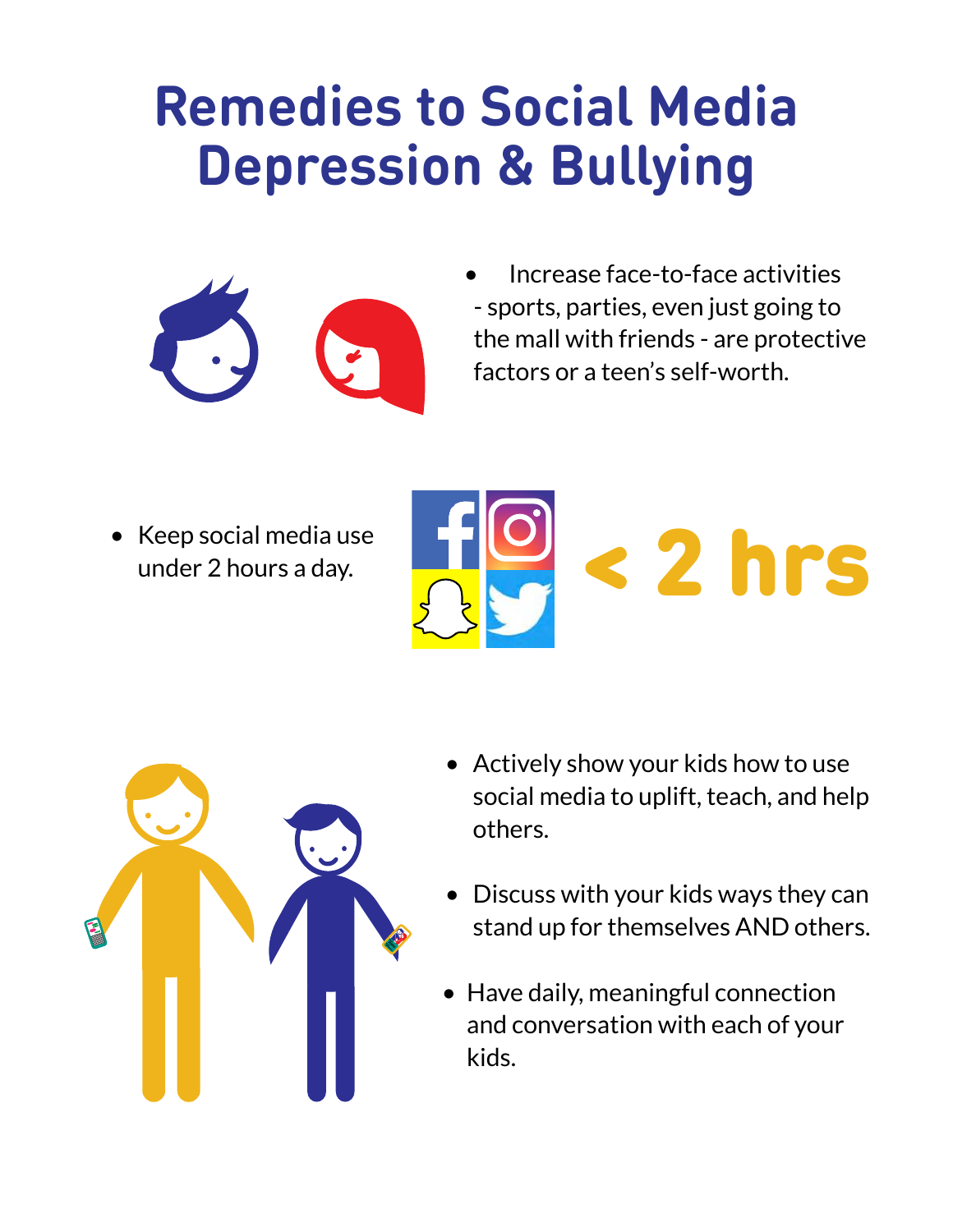#### **How Your Teen Can Use Social Media for Good**

**• Help your kids see potential in all technology. Start looking for ways to** use phones, tablets, etc., as tools and instruments, not just as a way to pacify or entertain us.

**• Don't be afraid to let your kids try something new like starting a website,** photo blog, or creating a Youtube channel. These can be amazing platforms for your children to express themselves creatively. Many teens have started online petitions, art tutorial channels, photography pages, fashion and make-up classes, and self-help blogs . These are great opportunities for our kids to find and use their voice in a way they love! They will build online skills, be an active digital citizen, and build their online community. Just as your parents may have opened a bank account and taught you how to build financial credit, you can take a proactive role and,side-by-side, help your child build online credit and integrity.

**• Help your children see themselves as agents for change. Show them how** kids around the world have started online social movements, created non-profits, and spread awareness to important issues. Remind them that they can change the world for the better!

**• Look for opportunities to use technology to help others. Using apps and** websites, find ways to serve in your community or start a service project of your own.

**• Openly discuss rules and guidelines for cell phone usage for kids and par**ents in your home. Make rules together.

**• Take the next step in changing the world around you. Look for oppor**tunities to co-create new technology, new positive online trends, new platforms, new devices, and anything else you can imagine together with your kids.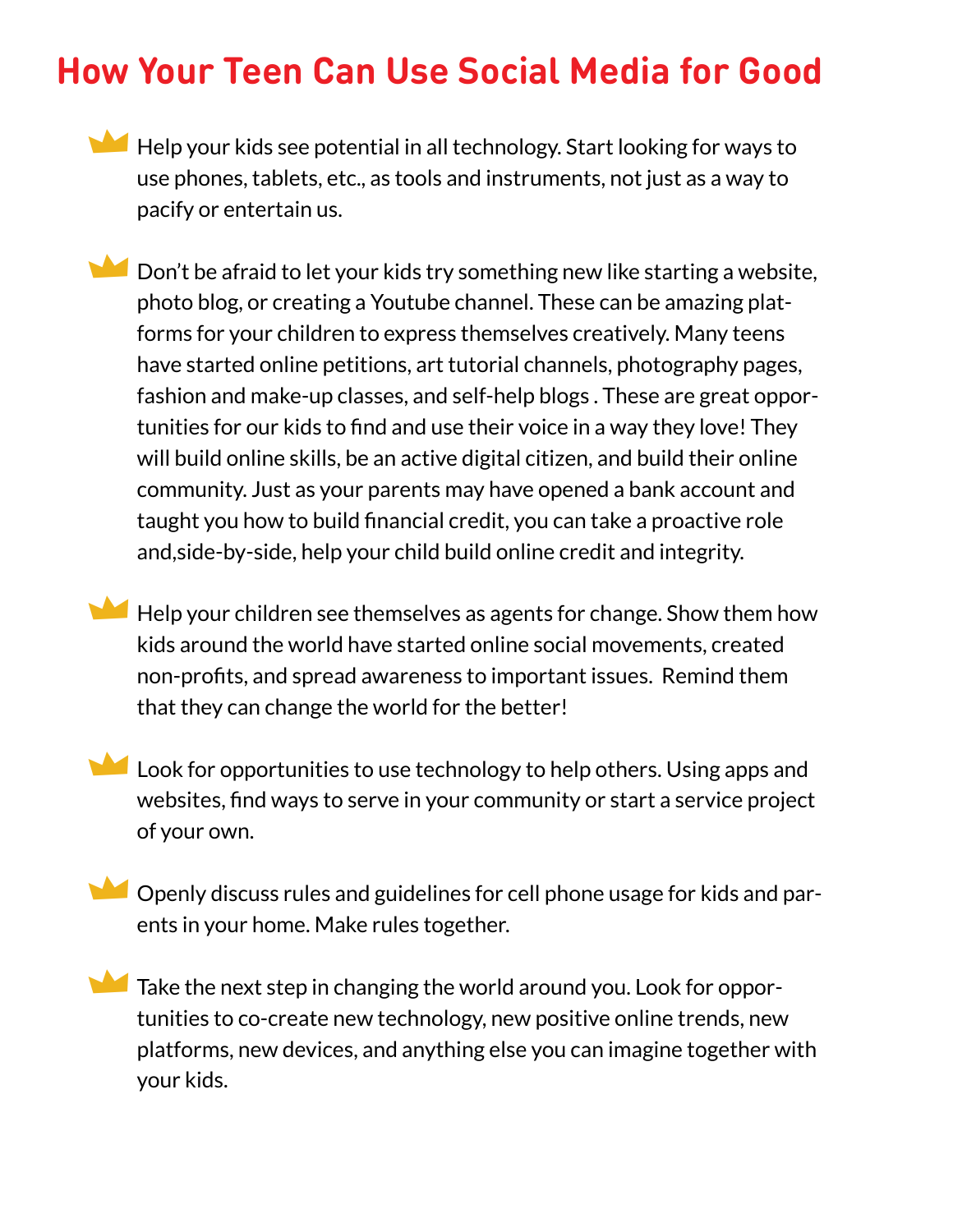#### **Additional Keeping Kids Safe on Social Media Resources**



[Lesson for Families: Using Technology For Good](http://bit.ly/2d0bdvS) [The Most Dangerous Apps of 2018](http://bit.ly/dangerousapps18) [Why Kids Are Leading Double Lives](http://bit.ly/2HeyAAD) [30 Days to a Stronger Child](http://amzn.to/1TEMnUr): Great discussions and activities on topics like boundaries, community, empathy, honesty, friendship and more! [Noah's New Phone: A Story About Using Technology for](http://amzn.to/2zinsBV) [Good](http://amzn.to/2zinsBV) (a great resource for kids ages 6-12)

#### **Citations:**

Cohen, D. (2017, March 22). How Much Time Will the Average Person Spend on Social Media During Their Life? (Infographic). Retrieved August 26, 2017, from [http://www.adweek.com/digi](http://www.adweek.com/digital/mediakix-time-spent-social-media-infographic/)[tal/mediakix-time-spent-social-media-infographic/](http://www.adweek.com/digital/mediakix-time-spent-social-media-infographic/)

Hinduja, S. (2012). Bullying, Cyberbullying, and Suicide. Retrieved April 27, 2018, from [https://www.ncbi.nlm.nih.gov/](https://www.ncbi.nlm.nih.gov/pubmed/20658375) [pubmed/20658375](https://www.ncbi.nlm.nih.gov/pubmed/20658375).

Knorr, C. (2018, January 09). The Sneaky Science Behind Your Kid's Tech Obsessions. Retrieved from [https://www.common](https://www.commonsensemedia.org/blog/the-sneaky-science-behind-your-kids-tech-obsessions)[sensemedia.org/blog/the-sneaky-science-behind-your-kids-tech](https://www.commonsensemedia.org/blog/the-sneaky-science-behind-your-kids-tech-obsessions)[obsessions](https://www.commonsensemedia.org/blog/the-sneaky-science-behind-your-kids-tech-obsessions)

Neighmond, P. (2017, November 14). Increased Hours Online Correlate With An Uptick In Teen Depression, Suicidal Thoughts. Retrieved from [https://www.npr.org/sections/health](https://www.npr.org/sections/health-shots/2017/11/14/563767149/increased-hours-online-correlate-with)[shots/2017/11/14/563767149/increased-hours-online-cor](https://www.npr.org/sections/health-shots/2017/11/14/563767149/increased-hours-online-correlate-with)[relate-with-an-uptick-in-teen-depression-suicidal-thou](https://www.npr.org/sections/health-shots/2017/11/14/563767149/increased-hours-online-correlate-with)

O'Donnell, J. (n.d.). A Sample Social Media Contract for Tweens. Retrieved from [https://www.verywellfamily.com/social-media](https://www.verywellfamily.com/social-media-contract-for-tweens-and-parents-3288520)[contract-for-tweens-and-parents-3288520](https://www.verywellfamily.com/social-media-contract-for-tweens-and-parents-3288520)

My Teen's Social Media Contract. (2016, October 30). Retrieved from [http://www.scarymommy.com/my-teens-social-media-con](http://www.scarymommy.com/my-teens-social-media-contract/)[tract/](http://www.scarymommy.com/my-teens-social-media-contract/)

Wakefield, J. (2018, February 10). Is social media causing childhood depression? Retrieved from [http://www.bbc.com/news/](http://www.bbc.com/news/technology-42705881) [technology-42705881](http://www.bbc.com/news/technology-42705881)

Woollaston , V. (2015, October 29). How often do YOU check your phone? Average user picks up their device 85 times a DAY - twice as often as they realise. Retrieved August 26, 2017, from [http://www.dailymail.co.uk/sciencetech/article-3294994/How](http://www.dailymail.co.uk/sciencetech/article-3294994/How-check-phone-Average-user-picks-device-85-)[check-phone-Average-user-picks-device-85-times-DAY-twice](http://www.dailymail.co.uk/sciencetech/article-3294994/How-check-phone-Average-user-picks-device-85-)[realise.html](http://www.dailymail.co.uk/sciencetech/article-3294994/How-check-phone-Average-user-picks-device-85-)

11 Facts About Cyber Bullying. (n.d.). Retrieved from [https://](https://www.dosomething.org/us/facts/11-facts-about-cyber-bullying) [www.dosomething.org/us/facts/11-facts-about-cyber-bullying](https://www.dosomething.org/us/facts/11-facts-about-cyber-bullying)